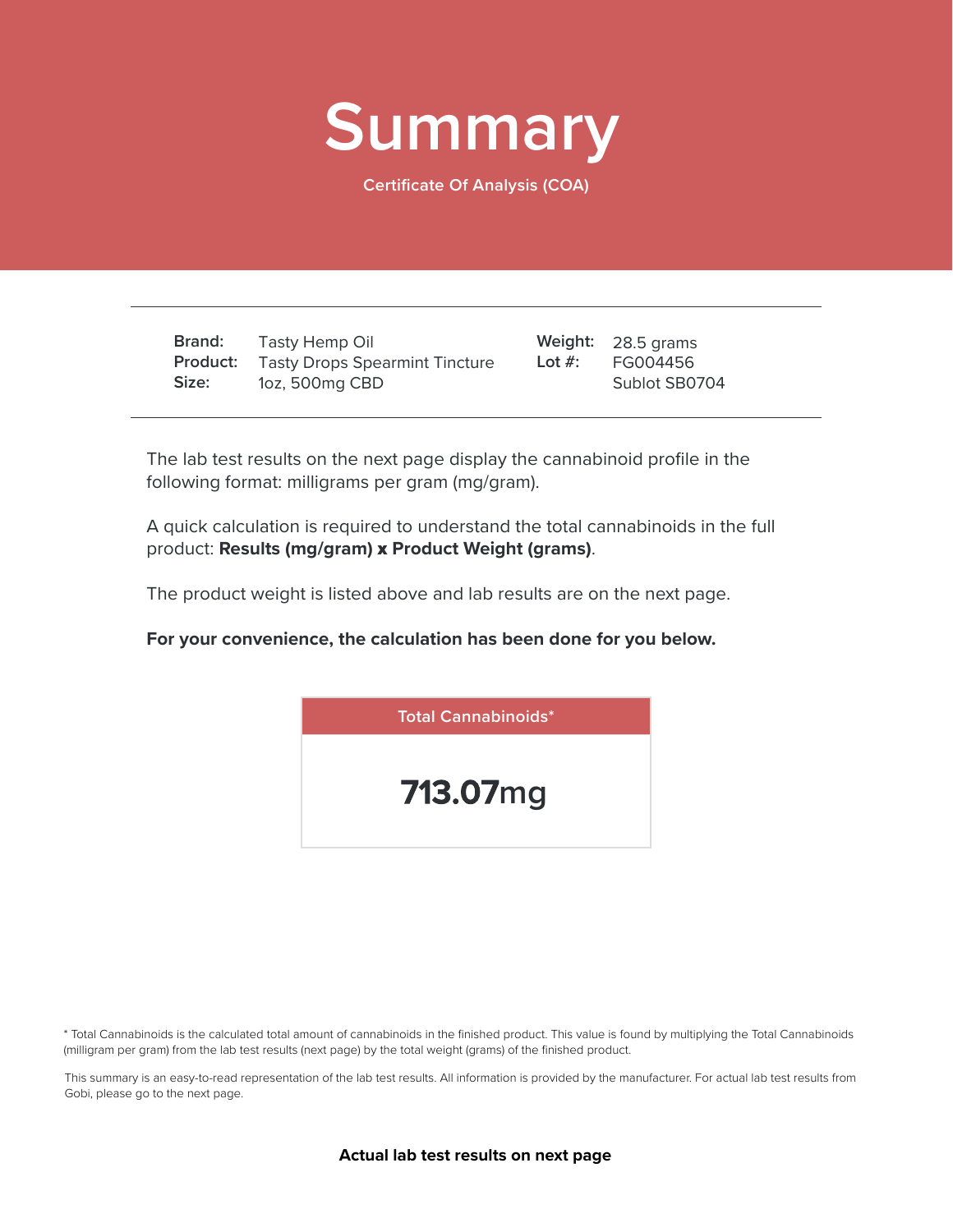# **Gobi Hemp Analytical Report - Certificate of Analysis**



| <b>Manifest:</b>    | 2201210002                              | <b>Test Performed:</b>   | Hemp Lab        |
|---------------------|-----------------------------------------|--------------------------|-----------------|
| Sample Id:          | 1A-GHEMP-2201210002-0001                | <b>Report No:</b>        | P-2201210002-V1 |
| <b>Sample Name:</b> | SB-500-SP-30 - SB0704                   | <b>Receive Date:</b>     | 2022-01-21      |
| <b>Sample Type:</b> | Concentrate                             | <b>Test Date:</b>        | 2022-01-25      |
| Client Id:          | CID-00103                               | <b>Report Date:</b>      | 2022-01-26      |
| Client:             | InHe Manufacturing                      | <b>Sample Condition:</b> | Good            |
| Address:            | 906 Chicago Dr. Jenison, Michigan 49428 | <b>Method Reference:</b> | GH-OP-06        |

#### **Scope**

The content of sixteen cannabinoids was determined by an in-house developed method for solvent extraction followed by High Performance Liquid Chromatography with Diode Array Detection.

| <b>Cannabinoids</b> | <b>Percent</b> | mg/gram   |
|---------------------|----------------|-----------|
| <b>CBDV</b>         | 0.02           | 0.21      |
| CBDA                | 0.64           | 6.44      |
| <b>CBGA</b>         | 0.01           | 0.06      |
| CBG                 | 0.05           | 0.46      |
| CBD                 | 1.69           | 16.85     |
| <b>THCV</b>         | <b>ND</b>      | <b>ND</b> |
| <b>CBN</b>          | <b>ND</b>      | <b>ND</b> |
| $\Delta$ 9-THC      | 0.04           | 0.35      |
| <b>CBC</b>          | 0.03           | 0.32      |
| <b>THCA</b>         | 0.01           | 0.06      |
| <b>CBDVA</b>        | 0.00           | 0.04      |
| <b>THCVA</b>        | <b>ND</b>      | <b>ND</b> |
| <b>CBNA</b>         | <b>ND</b>      | <b>ND</b> |
| $\Delta$ 8-THC      | <b>ND</b>      | <b>ND</b> |
| CBL                 | 0.00           | 0.02      |
| <b>CBCA</b>         | 0.02           | 0.21      |

|                           | Percent | mg/gram |
|---------------------------|---------|---------|
| Total ∆9-THC              | 0.04    | 0.40    |
| <b>Total CBD</b>          | 2.25    | 22.50   |
| <b>Total CBG</b>          | 0.05    | 0.51    |
| <b>Total Cannabinoids</b> | 2.50    | 25.02   |

Total Δ9-THC =  $Δ9-THC + (THCA × 0.877)$ Total CBD = CBD +  $(CBDA \times 0.877)$ Total CBG =  $CBG + (CBGA \times 0.877)$ 

Laboratory Comments:

ND - not detected; T - trace; LOQ - limit of quantitation; LOD - limit of detection

### Jerry Hogan - Director of Operations

This report has been prepared by Gobi Hemp Laboratory exclusively for our Client and their Authorized Representatives. All analytical work is conducted in accordance with a mutually agreed upon scope of work and the terms and conditions as expressed in the Gobi Hemp Laboratory Service Agreement. This report is not to be reproduced in whole or in part without prior written approval. The results shown on this report relate only to the samples submitted to the laboratory. Estimated Uncertainty available upon request. Only cannabinoids included in the table above are ISO/IEC 17025:2017 accredited.



Gobi Hemp ● 3940 Youngfield St. ● ● Wheat Ridge CO 80033 ● **● ISO/IEC 17025:2017 Accredited ●** ● (303) 955-4934 ●



2022-01-26

Date